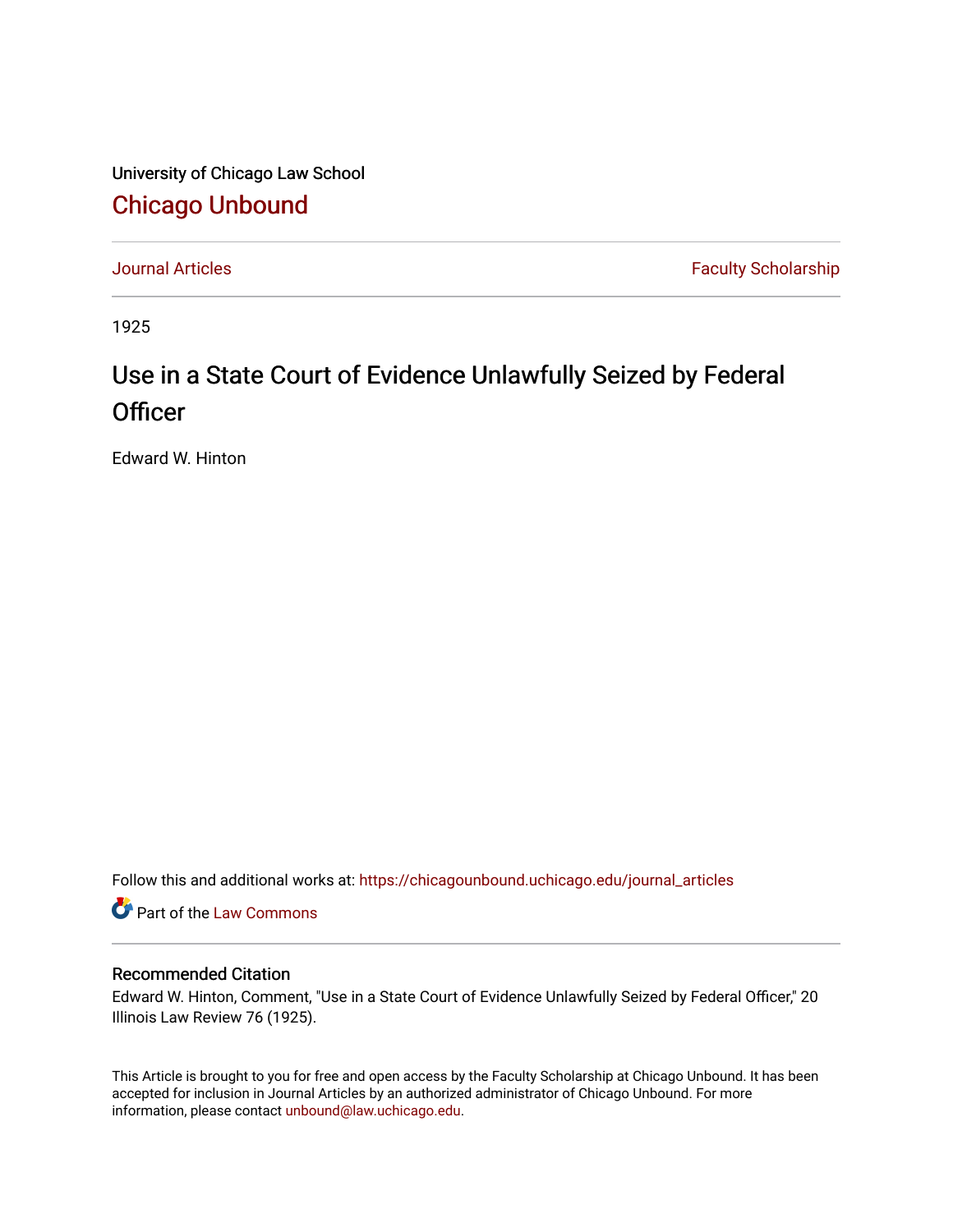dishonest methods employed to defeat them. The additional liability is attached to bad faith alone. This is the necessary effect of the proviso."

If any provision of the federal Constitution was violated by the Texas decision it was the Fourteenth Amendment and the judgment was invalid not because of the Contract or the Full Faith and Credit clauses but because the suit should not have been brought in Texas at all, the insurance company being a foreign corporation and only liable to suit in the State of Texas on contracts made in that state. This is not the rule which has been announced by the majority of the state tribunals,<sup>9</sup> which seem to hold that since the foreign corporation has no vested or original right to a residence in the state at all that right may be given with any limitations or burdens that the state may impose, including the liability to a suit on contracts made without as well as within the jurisdiction, and that where the corporation appoints an agent upon whom service can generally be had, or the statute appoints one for it, service upon that agent is impliedly acquiesced in as to all transitory suits. It is, however, at least as we understand the cases, the rule of the United States Supreme Court.<sup>10</sup>

ANDREW **A.** BRUCE.

EVIDENCE-USE **IN A** STATE COURT OF EVIDENCE UNLAWFULLY SEIZED BY FEDERAL OFFICERS.<sup>---</sup>[Missouri] The Supreme Court of Missouri has given a new turn to the rule excluding evidence obtained by unlawful search and seizure.

When the defendant was arrested on a charge of robbery, a search of his person disclosed a safety deposit box key, and a recent receipt for the rent of the box. Apparently the federal authorities were also investigating the prisoner on suspicion of a violation of the narcotic act.

Without a sufficient affidavit therefor, the United States commissioner issued a search warrant, under which the narcotic officers opened the deposit box and found a large amount of money corresponding to that stolen. At the trial in the state court on the robbery charge, the defendant's motion to suppress the evidence thus obtained was overruled, and the evidence admitted. On the defendant's appeal the Supreme Court held:

1. That the search of the prisoner's person when arrested was neither unlawful nor unreasonable, and any information *properly* obtained in consequence thereof might be used.

2. That the search warrant issued by the United States commissioner, under which the safety deposit box had been opened, was illegal for want of an affidavit showing sufficient cause, and that the evidence thus disclosed was inadmissible because obtained **by** an

10. Old Wayne Mutual Life Assoc. v. McDonough 204 U. S. 8; New<br>York Life Insurance Co. v. Head 234 U. S. 149; Simon v. Southern Railway<br>236 U. S. 115. Har. Law Rev. 32:877. But see Barrow Steamship Co. v.<br>Kanc (1898) 170 U

<sup>9.</sup> See cases cited in 14 Corpus Juris p. 1383.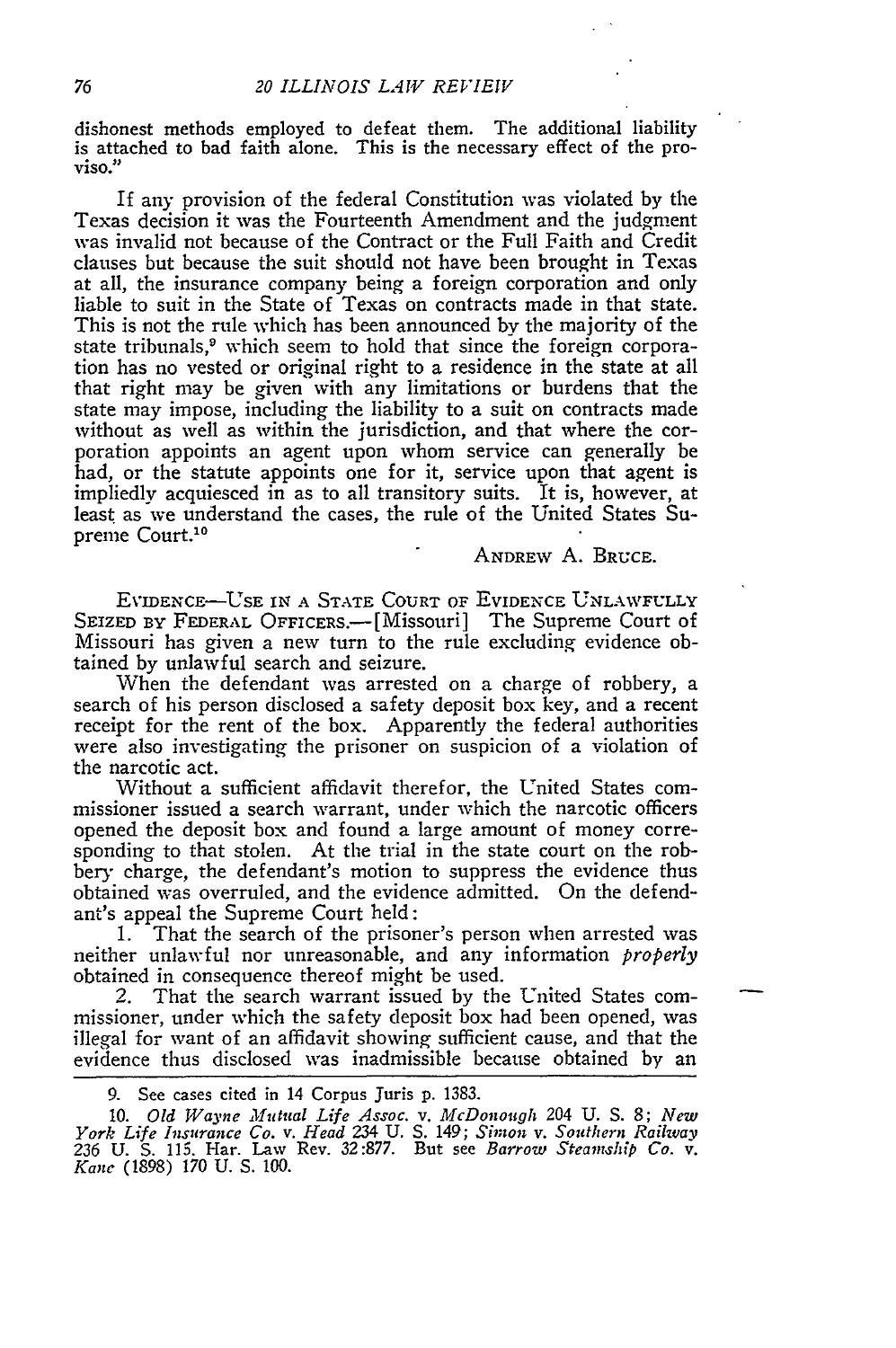illegal search and seizure in violation of the defendant's privilege under the Fourth Amendment to the Constitution of the United States.<sup>1</sup>

Assuming that the arrest of the defendant was lawful, it is well settled that a search of his person was not unreasonable, whether the purpose was to discover fruits of the crime or evidence **of** guilt, and the defendant had no constitutional protection against the use of such evidence.<sup>2</sup>

The second proposition announced by the court, that, because the federal search warrant was unauthorized, the evidence thereby discovered could not be used in a state court on a prosecution for an offense solely against the laws of the state, does not seem to follow as a necessary consequence of the much controverted<sup>3</sup> rule excluding evidence obtained by an unreasonable search and seizure in violation of the Fourth Amendment.4

It will be noted that while the Fourth Amendment prohibits unreasonable searches and seizures, it does not declare the consequence of a violation of the prohibition. Since it declares that the right to be secure against unreasonable searches and seizures shall not be violated, it would follow quite naturally that a federal officer violating the right would have no defense to an action for the trespass.

Since it prescribes the basis and requisites of a search warrant, it naturally follows that a warrant failing to comply with the standards thus prescribed would furnish no protection to the federal officer executing it.

The rule of evidence in the federal courts, excluding evidence obtained by an unreasonable search, which seems to have originated in the *Boyd* case,<sup>5</sup> does not so clearly result from a violation of the prohibition. There is no common law rule excluding evidence merely because it was obtained by some illegal act.<sup>6</sup>

*1. State v. Rebasti* (1924) 267 **S.** W. (Mo.) 858.

*2. People v. Chiagles* (1923) *237* N. Y. 193; *Marirs v. Comm.* (1924) 265 S. W. (Ky.) 459; *People v. Ruthenberg* (1924) 201 N. W. (Mich.) 358; *Peterson v. Comm.* 267 S. W. (Kv.) 160; *Carroll v. U. S.* (1925) 45 Sup. Ct. Rep. 280; see also *Carpenter* "Search and Seizure" (1925) Oregon Law Rev. 4:160.

3. For the various views on the rule itself, see: *Wigmore* "Evidence Obtained by Illegal Search" (1922) Amer. Bar Ass'n Jour. 8:479; *Harno* "Evidence Obtained by Illegal Search" (1925) IT.. LAW REv. 19:303; *Atkinson* "Evidence Obtained Through Unreasonable Search" (1925) Columbia Law Rev. 25:11.

4. "The right of the people to be secure in their persons, houses, papers and effects against unreasonable searches and seizures shall not be violated, and no warrants shall issue, but upon probable cause, supported by oath or afirma-tion, and particularly describing the place to be searched, and the person or things to be seized": Amendments to the Constitution, Art. IV.

*5. Boyd v. United States* (1886) 116 U. S. 616, followed in *Weeks v. United States* (1914) 232 U. **S.** 383, and in *Goiled v. United States* (1921) 255 U. **S.** 298. The influence of these decisions resulted in a like construction of the corresponding provision of the state constitution in many states; *People v. Castree* (1924) 311 Ill. 292.

*6. Adams* v. *New York* (1904) **192 U. S.** 585; *Burdeau v. McDowell* (1921) 256 U. **S.** 465; *Hester v. United States* (1924) *265* U. **S.** 57.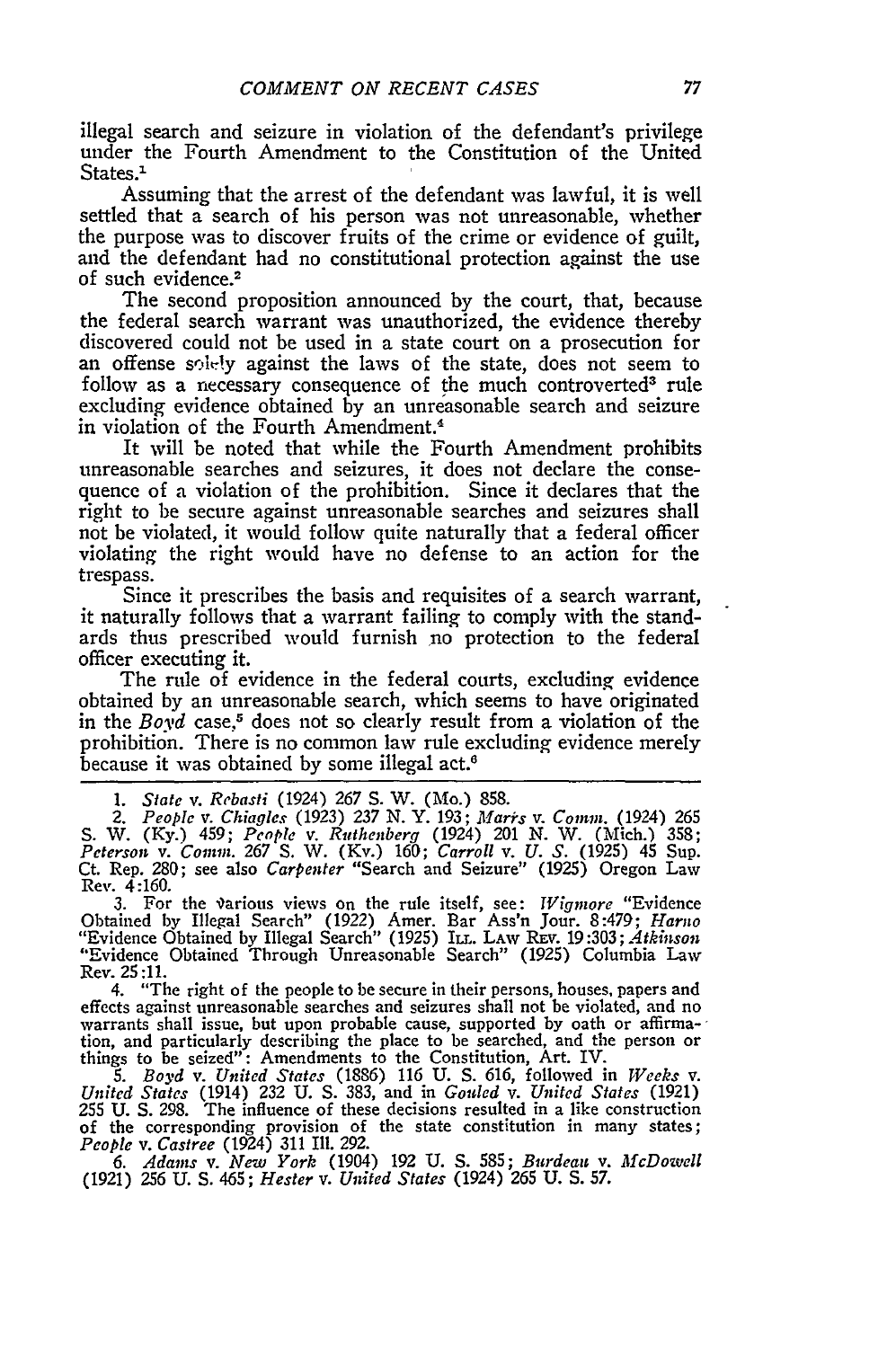The real basis of the rule thus developed seems to be that the exclusion of evidence obtained in violation of the Amendment is the only practicable way to make the prohibition effective.7 The rule, as applied in the federal courts, is accordingly limited to the cases covered by the Amendment itself.

Since the Amendment is construed as solely applicable to unreasonable searches by the United States and its officers, federal courts freely admit evidence obtained by a federal officer by means of a civil trespass not amounting to an unreasonable search or seizure.<sup>8</sup> For the same reason the federal courts admit evidence obtained by means of unreasonable searches and seizures by state officers<sup>9</sup> and by private persons.<sup>10</sup>

On similar reasoning it has been held that since the corresponding provision of a state constitution was not designed to afford protection against federal officers, it does not exclude evidence obtained by federal officers by unreasonable searches.<sup>11</sup>

The majority opinion in the *Rebasti* case concedes that the *state* constitution does not exclude evidence obtained by federal officers by means of unreasonable searches, and that the national constitution does not exclude evidence obtained by state officers by. means of unreasonable searches, but concludes that the national Constitution excludes in a state court, as well as in a federal court, evidence obtained by a violation of the Fourth Amendment, because state courts are bound to respect rights created by the Constitution of the United States.

"A different question is presented when we consider the claim that the production of the evidence obtained was in violation of the defendant's rights under the federal Constitution. State courts are as much under obligation to protect the rights guaranteed him by the 'United States Constitution, as those guaranteed him by the constitution of this state."

This is unquestionably sound so far as the Constitution of the United States creates or protects rights as against the state. For example, the Fourteenth Amendment declares that no *state* shall deprive any person of life, liberty or property without due process of law. Obviously this amendment does guarantee certain rights against the state which the state courts must enforce. And in numberless cases the Supreme Court of the United States has reversed the judgment of the highest state court because it failed to enforce the defendant's right to due process.

But does the Fourth Amendment give the defendant a right to the benefit of the rule of evidence in question in a state court? The

7. Chafee, Review of Wigmore on Evidence (1924) Harv. L. Rev. 37: 513, Loc. 515.

*8. Hester v. United States* (1924) *265* **U.** S. 57. *9.* Weeks *v. United States* (1914) 232 U. S. 383; *Kanellos v. United* States (1922) 282 Fed. (C. C. A.) 461; *Robinson v.* United *States (1923) <sup>292</sup>*Fed. (C. C. A.) 683.

*10. Burdcau v. McDowell* (1921) 256 U. **S.** 465; *Chapman v. Comm.* (1924) *267* **S.** V. (Ky.) 181.

11. *Novak v.* State (1924), 200 N. W. (Wis.) 369.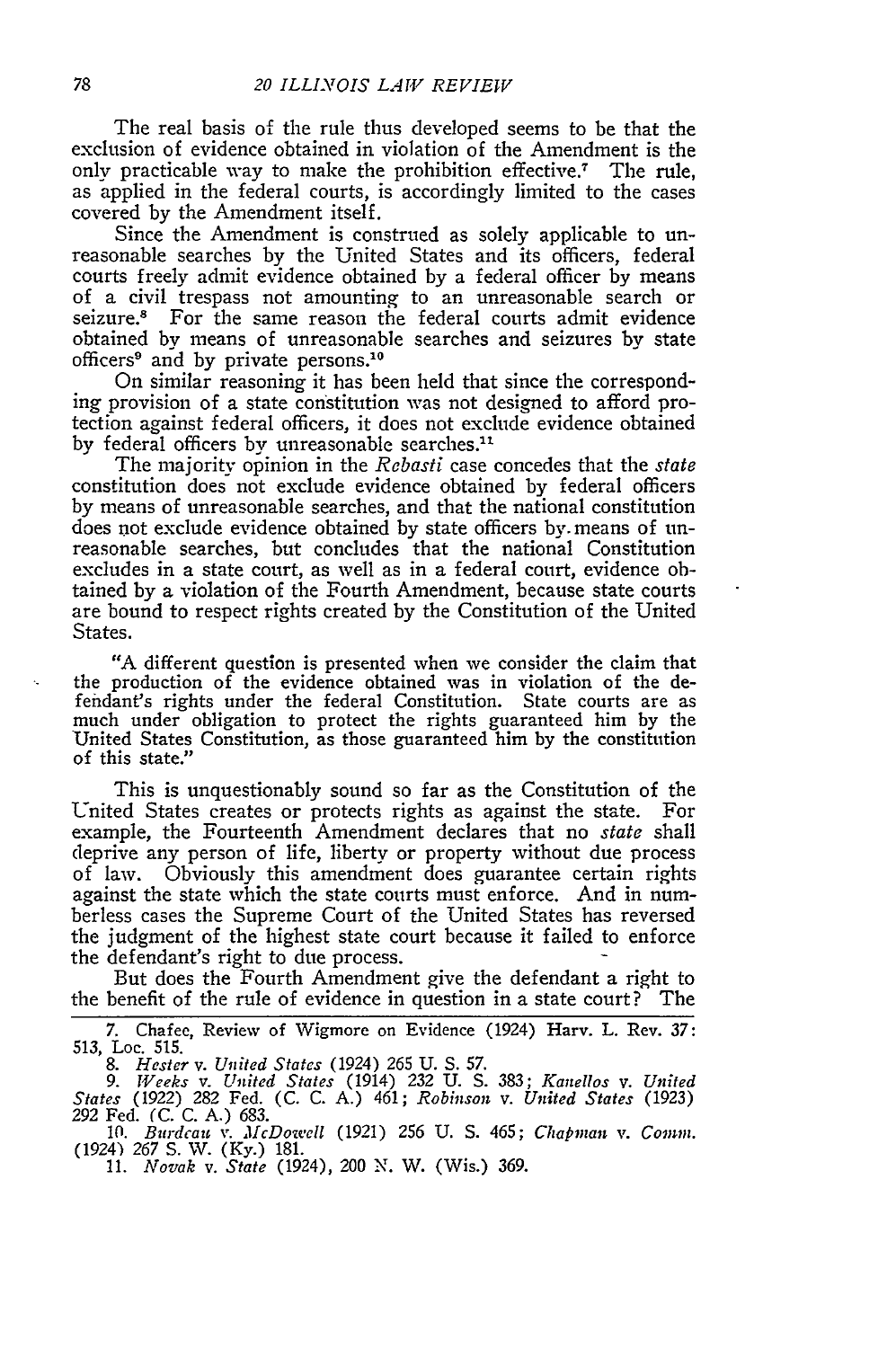opinion supposes an action against a federal officer in a state court for a wrongful seizure under a void federal search warrant, and asks whether the state would not be obliged to enforce the claim.

If the Supreme Court of the United States construed the Amendment as imposing a tort liability on the offending officer, it would, without question, be just as enforceable in a state court as in a federal court.

But let us suppose that the Amendment declared that a violation of the defendant's immunity should bar a prosecution of him, as is provided in the statute<sup>12</sup> granting immunity to a witness who is forced to give self-incriminating testimony. Would that give the defendant a right to plead the violation of his immunity by a federal officer in bar of a state prosecution of a felony committed against the laws of the state?

It seems clear beyond question that, under the unbroken line of decisions that the Fourth Amendment does not restrict the power of the state,<sup>13</sup> it would have no more effect on a state prosecution than the act of Congress granting immunity to a witness compelled to give self-incriminating testimony.

The Seventh Amendment declares that, "in suits at common law **. .** . the right of trial by jury shall be preserved," but this is a rule of procedure for the federal courts and does not guarantee the party a trial by jury in the state court.<sup>14</sup> The Fourth Amendment itself requires process for the seizure of a thing to be based on an oath or affirmation, but this does not require a like basis for state process.<sup>15</sup>

The Sixth Amendment declares that the accused shall have the right to be informed of the nature and cause of the accusation, and hence entitles him to an indictment measuring up to certain standards of criminal pleading in the federal courts, but not in the state courts.<sup>16</sup>

The Fifth Amendment expressly declares that no person shall be compelled in any criminal case to be a witness against himself, thus creating an immunity against the United States, but not against the state.<sup>17</sup>

If the state could force the defendant to give self-incriminating testimony because the Fifth Amendment is not a limitation on its power, but solely a limitation on federal power, it is difficult to see how that Amendment would prevent the state from making such use as it saw fit of self-incriminating statements which the defendant had erroneously been compelled to make in a federal court.

To have that effect the Fifth Amendment must be construed as a limitation on the power of the state, which the Supreme Court of the United States has uniformly denied.

15. *Smith v. Maryland* (1855) 18 How. 71. *16. Twitchell* v. *Comm.* (1868) 7 Wall. 321.

<sup>12.</sup> Act of Feb. 11, 1893, c. 83, *27* Stat. 443: construed and sustained in *Brown v. Walker* (1896) *161* **U.** S. 591. 13. *Ohio v. Dollison* (1904) 194 U. S. 445.

<sup>14.</sup> *Iowa Central Ry.* v. *Iowa (1896) 160* U. S. 389.

<sup>17.</sup> *Twining v. New Jersey* (1908) 211 U. S. 78.